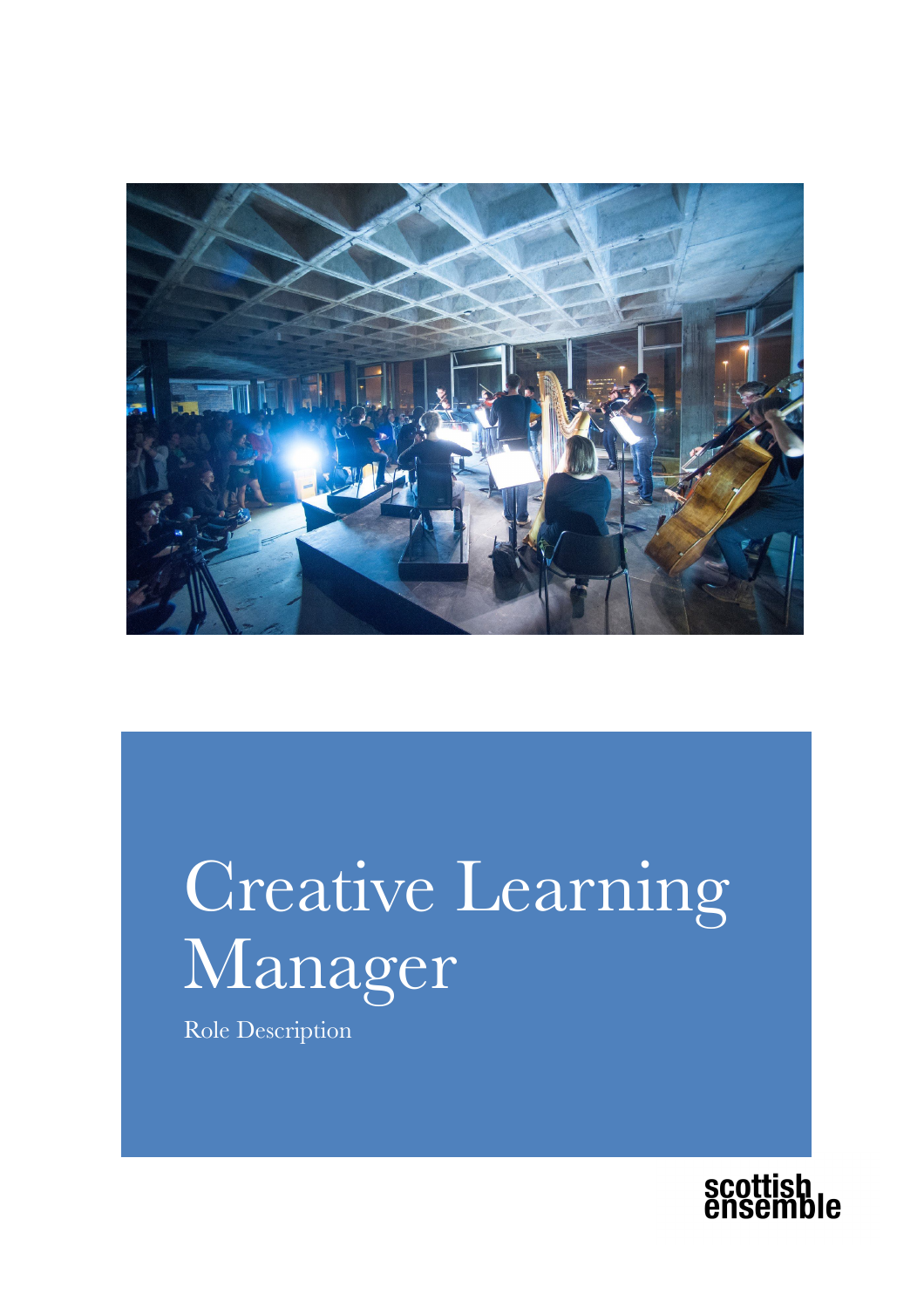

#### **Scottish Ensemble – Creative Learning Manager**

*Part-time, permanent position.*

#### **Role and Person Specification**

#### **Introduction**

Scottish Ensemble is excited to be seeking a Creative Learning Manager, who will be responsible for devising and leading our creative learning programme. Through this work, we aim to reach diverse target groups (many of whom face barriers to enjoying live music) and to use music to increase wellbeing and empower participants.

To date our work in this area has focused on work with young musicians (with schools, higher education institutions, and emerging professionals), community partners (including New Scots networks and amateur arts organisations) and in healthcare (particularly with Maggie's Centres, but also with multiple children's hospitals). We are currently developing a new organisational strategic plan and this role will involve shaping and refreshing the Creative Learning elements of this plan and looking ahead to new models and focuses on mental health, well-being and talent development.

The successful candidate will be working as part of a small, collaborative, non-hierarchical and creative team, each of whom plays a crucial role in realising the ambitions of Scottish Ensemble. You will be a creative and fast thinker, enthusiastic about developing new ideas and supporting colleagues in wider organisational initiatives and opportunities.

This role will demand both creative strategic thinking and a detailed analytical approach to project planning. We are looking for a post-holder with the vision and drive to lead our Creative Learning strategy, and the project management skills required to plan and deliver complex participatory work. You will understand the benefits and practicalities of participant-led service design and will be confident in developing robust evaluation frameworks.

We are also looking for someone who identifies with and is inspired by Scottish Ensemble's mission and philosophy and who is able to relay this excitement to partners and forge effective relationships. You will ideally be experienced in working with diverse groups – including young people and/or those facing health challenges – and with partners outside the arts.

If you are excited by this opportunity, we look forward to hearing from you.

If you would like an informal chat with our CEO Jenny Jamison, about the role please email her and we'll be happy to arrange a call.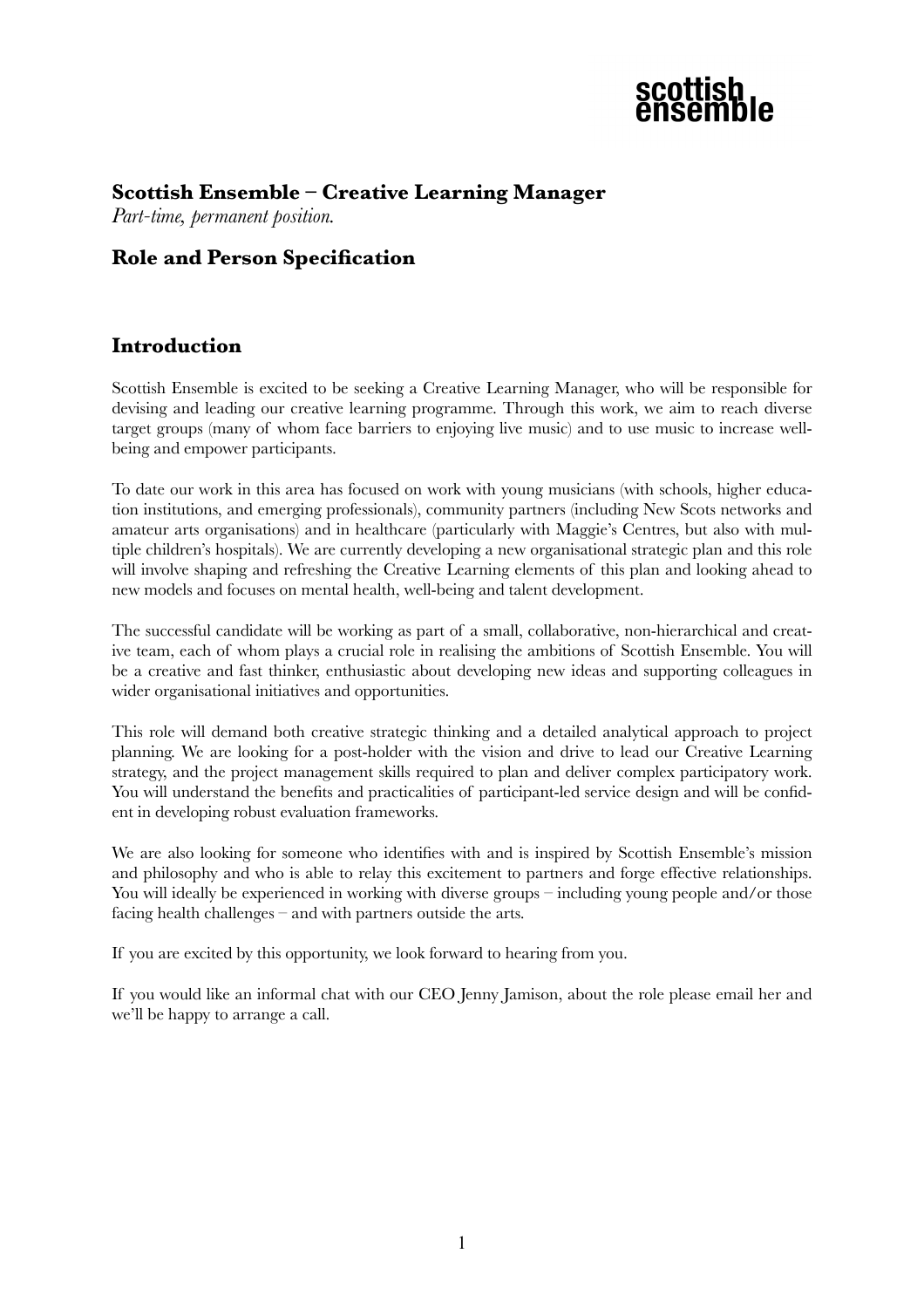#### **Scottish Ensemble Biography**

Scottish Ensemble (SE) is the UK's leading string orchestra; a core of outstanding string players who perform together under Artistic Director Jonathan Morton. Based in Glasgow, Scotland, SE inspires audiences in the UK and beyond with vibrant performances which are powerful, challenging and rewarding experiences, crossing genres, styles, musical periods and artistic forms to offer fresh perspectives on classical music. This work takes place not only on stage but in a range of settings to ensure we reach a geographically and demographically diverse audience.

Alongside performances across Scotland, SE presents concerts across the UK, London and the globe. Recent invitations to tour abroad have resulted in engagements in Taiwan, China, Brazil, the USA 1 and across Europe, performing at prestigious venues from the Shanghai Concert Hall (China) and the John F. Kennedy Center for Performing Arts (USA) as well as festivals including the Edinburgh International, Edinburgh Fringe and Thuringia Bach Festivals.

In our performance tours, we regularly collaborate with high-profile guest artists, including trumpeter Alison Balsom, mezzo-soprano Karen Cargill, pianist Gabriela Montero and violinists Patricia Kopatchinskaja and Nicola Benedetti. SE is also becoming increasingly known for its collaborations with artists from other disciplines, from dance and theatre companies to visual artists. Starting in 2014, our series of annual cross-artform collaborations has so far included immersive projects with visual artist Toby Paterson; electronic-classical crossover composer Anna Meredith and visual artist Eleanor Meredith; contemporary large-scale music-dance pieces with Swedish contemporary dance company Andersson Dance; and provocative shows with Scottish theatre companies Vanishing Point and Untitled Projects exploring themes including medical science and grief.

Interdiscplinary collaboration extends to staged projects with collaborators from outside the musical sphere, with recent partners and guests including cancer charity Maggie's Centres, neuroscientist Dr. Guido Orgs, and social entreprise Social Bite, who have a mission to end homelessness.

This ethos of connecting music with everyday experiences and societal challenges is extended through SE's year-round programme of creative learning and community activities – delivered through citywide Residencies in some Scottish regions and targeted partnerships in others. SE shares music with as broad a range of people as possible, focusing on those who are unlikely or unable to experience live music. Taking workshops and bespoke, locally-informed events across Scotland – delivered in partnership with local organisations including schools, hospitals, care homes, charities, museums, art hubs and more – SE creates new ways to share the positive benefits and sense of well-being that listening to and playing music can stimulate.

SE also offers vital practical experience and inspiration to the next generation of string players. An Ensemble Week and Young Artists Scheme, in collaboration with the Royal Conservatoire of Scotland, offer early opportunities to promising young strings students, whilst throughout the year SE works with primary and secondary schools on workshops that illuminate elements of the curriculum and introduce classical music through imaginative concepts.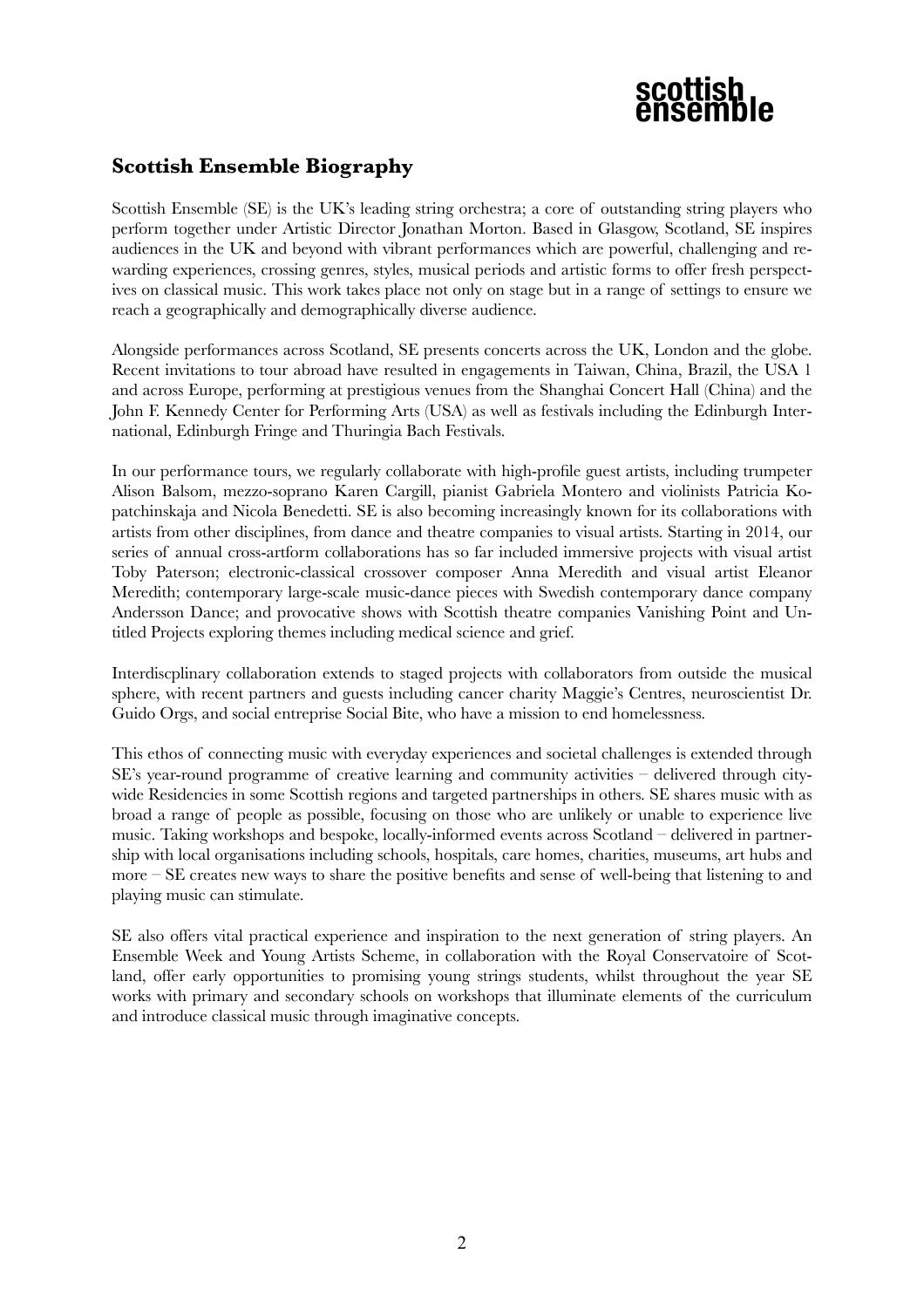

#### **Scottish Ensemble Mission**

To create exhilarating musical experiences that forge new connections between people, places and ideas.

#### **Scottish Ensemble Core Values**

1) We believe that music is a highly flexible and collaborative art form that can and should make meaningful connections across repertoire, genre, form and discipline.

2) We want to create opportunities for musicians to explore and stretch their musicianship, creative and communicative skills, to ensure they are continually developing as artists and as ambassadors for music-making.

3) We believe that classical music can be as connected to current audiences, communities and artists as it is to its great, centuries-old traditions, but only when boundaries and conventions are reassessed.

4) We celebrate Scotland's diversity and create work to build strong connections across the length and breadth of the country, but also aspire to share our work with international audiences.

5) We are responsible global citizens who use resources in a socially and environmentally conscientious way.

6) We believe that technology can enable us to explore new artistic opportunities and to share our performances and creative learning work with as wide an audience as possible.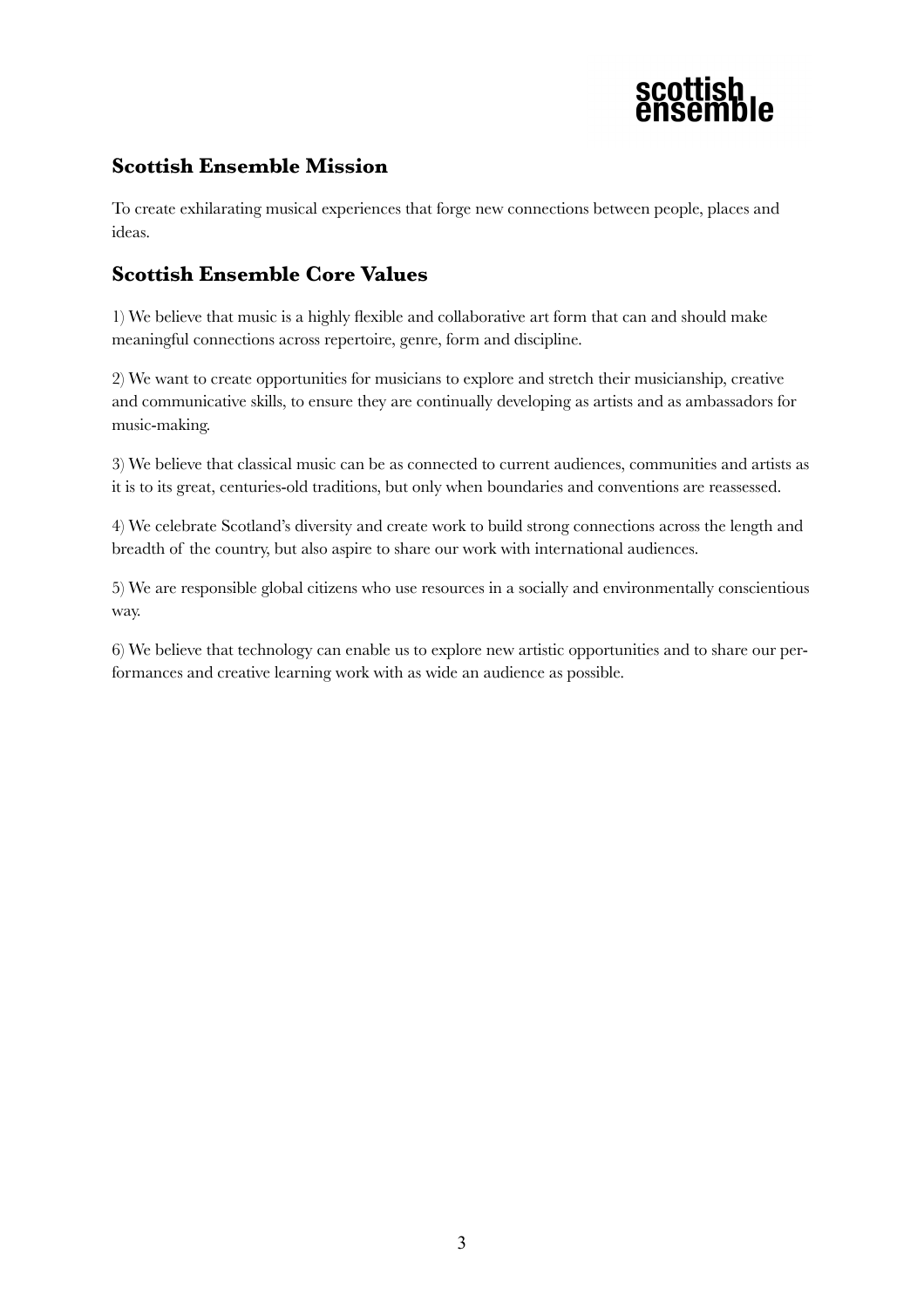#### **Creative Learning Manager: Role Description**

#### **Job Title** Creative Learning Manager **Hours** Part time permanent contract (21 hours/week) + evenings and weekends during touring projects as required If the successful candidate has experience facilitating or presenting arts engagement projects, additional hours/days could be added to this role  $-$  at a separate daily rate **Location** CCA, 350 Sauchiehall Street, Glasgow G2 3JD **Reports to** Chief Executive **Manages Development & Projects Assistant** (co-managed by Development Lead) **Key terms** • Salary  $f_{28,000}$  -  $f_{30,000/annum}$ , depending on experience  $(\text{\textsterling}.16,800-\text{\textsterling}.18,000)$  pro-rata) • 22 days annual leave (13.5 pro-rata) rising by 1 day per year of service to a maximum of 28 days (17 pro-rata) + 11 (7 pro-rata) public holidays • Auto-enrolment into SE's contributory pension scheme (it is possible to opt out of this), provided by **NEST** • To start as soon as possible (dependent on any relevant notice periods with current employer) • Flexible conditions (eg. working from home, flexihours) **Role purpose and role dimension** To develop and lead Scottish Ensemble's Creative Learning programme, forging and nurturing partnerships to strengthen and evaluate the wider social impact of our work **Key external contacts** • Creative Learning project partners (schools, Higher Education institutions, researchers) • Wellbeing project partners (Maggie's Centres, mindfulness practitioners, hospitals, mental health charities) • Community partners • Creative Learning facilitators and project staff • Venues and promoters Peer Organisations Guest artists

#### **Key information**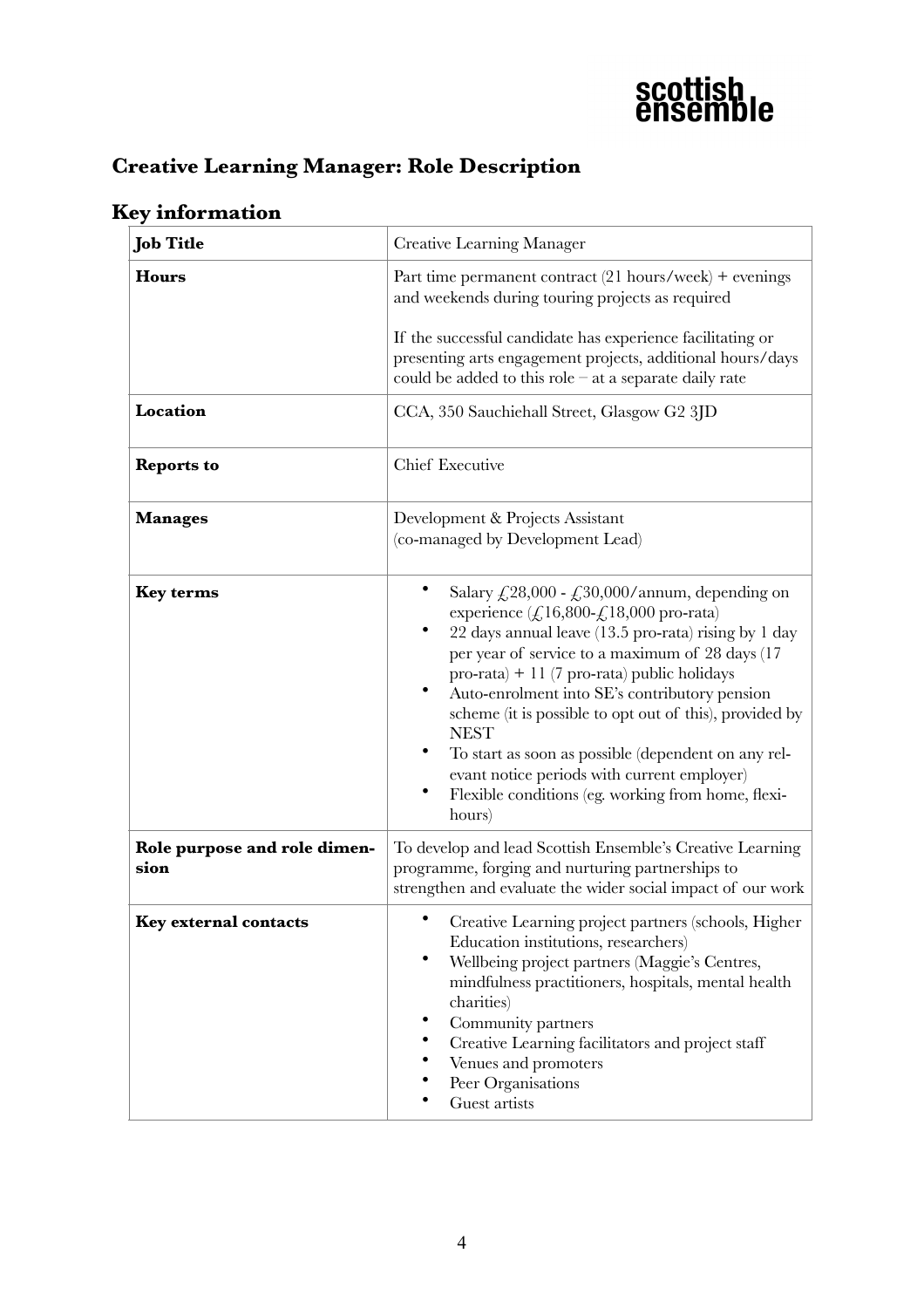

| Key internal contacts         | <b>CEO</b><br>General Manager<br>Artistic Director<br>Development & Projects Assistant<br>Scottish Ensemble musicians |
|-------------------------------|-----------------------------------------------------------------------------------------------------------------------|
| <b>Financial dimensions</b>   | Responsibility for Creative Learning annual budget and<br>monitoring all related project expenditure.                 |
| Key areas for decision making | Creative Learning strategy; project collaborators; evaluation<br>methodologies; project delivery logistics.           |

### **Role Scope**

| <b>Key Result Areas</b> | <b>Key Tasks</b>                                                                                                                                                                                                                                                                                                                                                                                                                                                                                                                                                                                                                                                                                                                                                                                                                                                                                                                                                                                                                                                                                                                                                                                                                                                                                                                                                                                                                                                                                                                                     | $%$ of<br>time |
|-------------------------|------------------------------------------------------------------------------------------------------------------------------------------------------------------------------------------------------------------------------------------------------------------------------------------------------------------------------------------------------------------------------------------------------------------------------------------------------------------------------------------------------------------------------------------------------------------------------------------------------------------------------------------------------------------------------------------------------------------------------------------------------------------------------------------------------------------------------------------------------------------------------------------------------------------------------------------------------------------------------------------------------------------------------------------------------------------------------------------------------------------------------------------------------------------------------------------------------------------------------------------------------------------------------------------------------------------------------------------------------------------------------------------------------------------------------------------------------------------------------------------------------------------------------------------------------|----------------|
| <b>Strategy</b>         | $\bullet$<br>With the Chief Executive, devising a new strategy<br>for SE's Creative Learning programme for the<br>next five years<br>$\bullet$<br>Building on strong relationships with education<br>and healthcare partners to devise projects which<br>contribute to Scottish Ensemble's mission and<br>strategic aims, including with;<br>Higher Education and equivalent part-<br>$\circ$<br>ners to develop SE's role in empowering<br>and training the next generation of string<br>players in Scotland<br>Schools, to support SE's work using mu-<br>$\circ$<br>sic to increase wellbeing amongst young<br>people<br>Healthcare or third sector partners, to<br>$\circ$<br>develop projects which use music to im-<br>prove mental health and wellbeing<br>Conceiving a new evaluation framework to in-<br>crease our ability to capture data on impact and<br>reach across all projects, contributing to effective<br>feedback systems and participant-focused, data-<br>driven strategic decision-making<br>$\bullet$<br>With the CEO, continuous work on an ambitious<br>EDI Action Plan and Policy, ensuring whole-or-<br>ganisation engagement in improving diversity<br>across all areas of our work and further embed-<br>ding a culture of inclusivity<br>$\bullet$<br>Ensuring statutory compliance with PVG, Health<br>& Safety, GDPR, and Risk Assessment regula-<br>tions (training will be provided)<br>$\bullet$<br>Sector research and engagement to identify best<br>practice examples and bring knowledge of this<br>into SE | 40%            |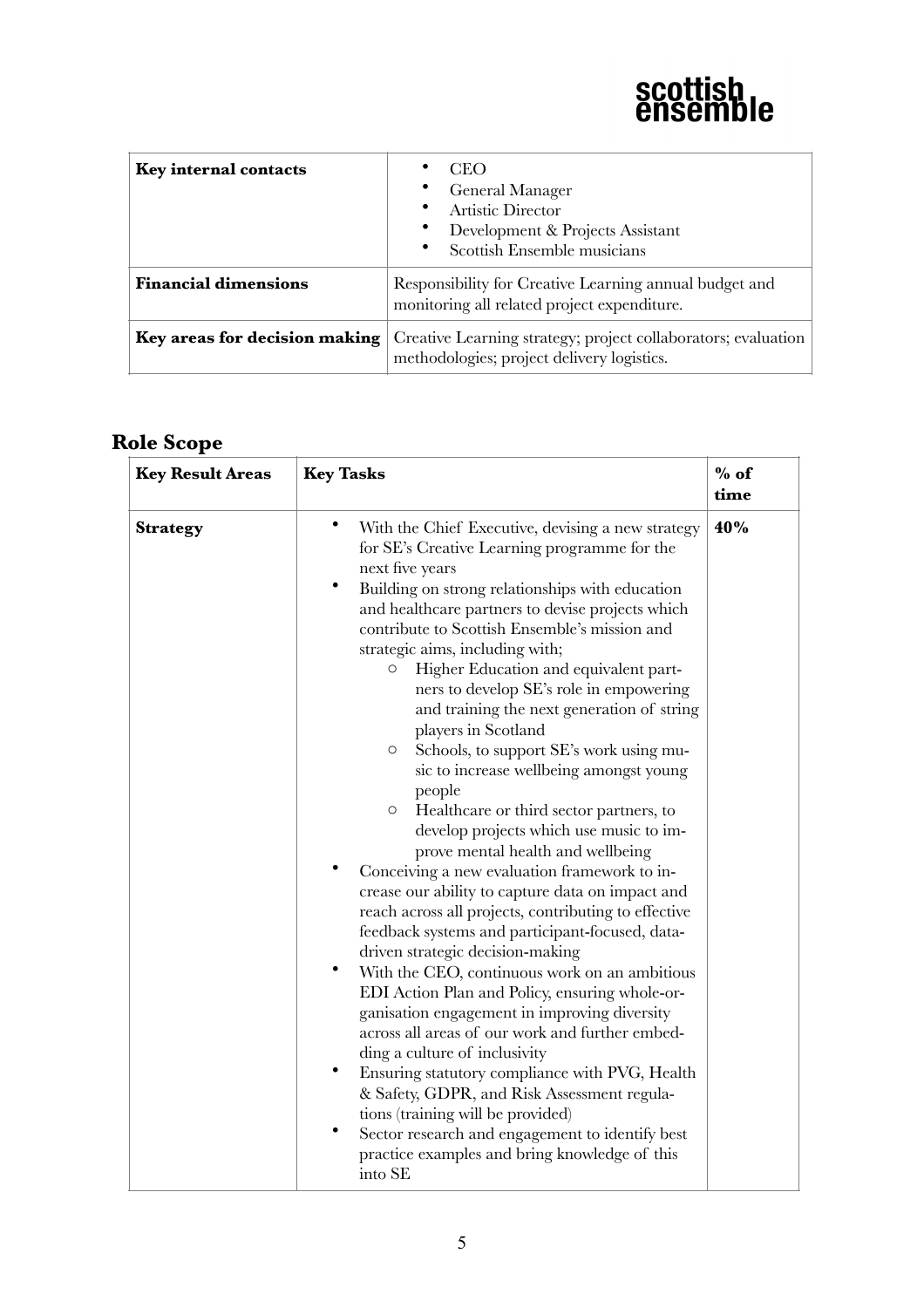## scottish<br>ensemble

| <b>Project Logistics/</b><br><b>Delivery</b> | Coordinating all logistics for SE's Creative Learn-<br>ing projects including schedules, travel, accom-<br>modation, venue/production planning, librarian<br>duties and stage management<br>On-the-road management of Creative Learning<br>activities, including get-ins, get-outs, and parti-<br>cipant support<br>$\bullet$<br>Working with musicians, project partners, extern-<br>al facilitators and workshop leaders (if relevant)<br>on project objectives, content and outcomes<br>Project risk assessments; ensuring PVG compli-<br>ance; Health & Safety planning<br>Monitoring and evaluating project impact and<br>collating data and feedback<br>$\bullet$<br>Coordinating year-round engagement with creat-<br>ive learning and wellbeing partners whenever<br>possible, working with communications col-<br>leagues to devise and implement access initiatives | 35%   |
|----------------------------------------------|-------------------------------------------------------------------------------------------------------------------------------------------------------------------------------------------------------------------------------------------------------------------------------------------------------------------------------------------------------------------------------------------------------------------------------------------------------------------------------------------------------------------------------------------------------------------------------------------------------------------------------------------------------------------------------------------------------------------------------------------------------------------------------------------------------------------------------------------------------------------------------|-------|
| <b>Fundraising</b>                           | Working with the Development Lead to identify<br>opportunities for support for the Creative Learn-<br>ing programme (eg. Trust research, corporate<br>sponsorship cultivation, CSR opportunities)<br>Providing data, evaluation and feedback to con-<br>tribute to reports to funders                                                                                                                                                                                                                                                                                                                                                                                                                                                                                                                                                                                         | 10%   |
| Other                                        | Attendance at SE concerts<br>On-the-road touring support as shared by the full<br>SE team<br>This role could be suitable for someone with facil-<br>itation skills, who would be interested in fronting<br>appropriate SE projects and collaborating with<br>musicians on their conception and delivery and<br>additional hours/days could be added to this con-<br>tract at a separate daily rate.                                                                                                                                                                                                                                                                                                                                                                                                                                                                           | $5\%$ |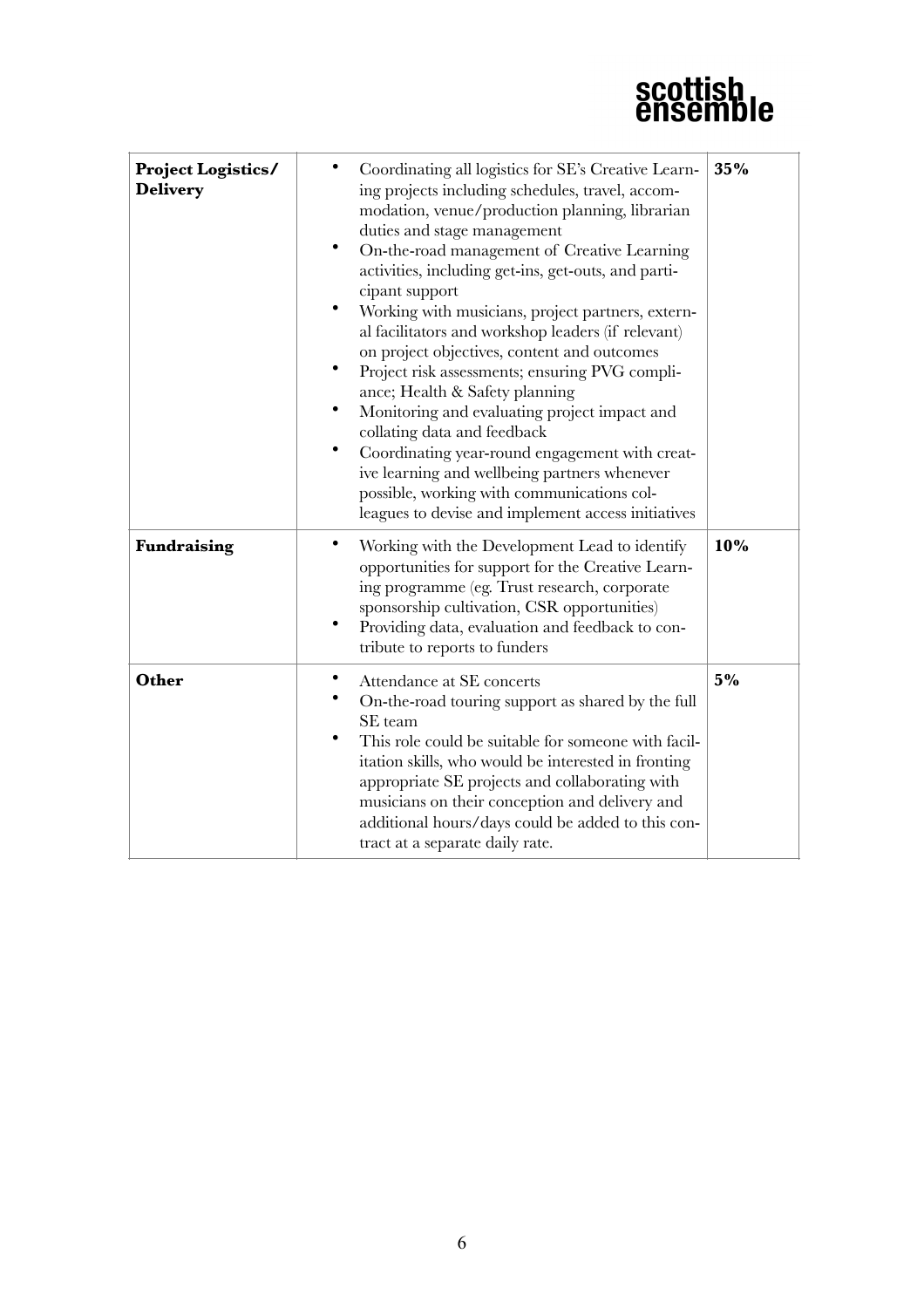## scottish<br>ensemble

### **Person Specification**

| <b>Essential know-</b><br>ledge, skills and<br>experience | $\bullet$<br>Minimum three years' experience of working in an arts organ-<br>isation or other context relevant to this role.<br>$\bullet$<br>Minimum two years' experience in a relevant role $-$ this could<br>be within an arts organisation, another charity, education or any<br>other relevant context; we are looking for demonstrable experi-<br>ence of planning arts engagement, learning and/or wellbeing<br>projects<br>$\bullet$<br>Project management experience, ideally in a performing arts<br>and/or touring context<br>$\bullet$<br>Understanding of creative learning trends, sector challenges,<br>and opportunities<br>Strong administrative experience<br>٠<br>Experience of managing budgets<br>$\bullet$<br>Passion for classical music |
|-----------------------------------------------------------|-----------------------------------------------------------------------------------------------------------------------------------------------------------------------------------------------------------------------------------------------------------------------------------------------------------------------------------------------------------------------------------------------------------------------------------------------------------------------------------------------------------------------------------------------------------------------------------------------------------------------------------------------------------------------------------------------------------------------------------------------------------------|
| <b>Desirable know-</b><br>ledge, skills and<br>experience | ٠<br>Experience managing projects with young people or vulnerable<br>individuals<br>Experience as a line manager<br>٠<br>Experience of facilitating / fronting arts projects for diverse<br>audiences                                                                                                                                                                                                                                                                                                                                                                                                                                                                                                                                                           |
| Desirable attrib-<br>utes                                 | $\bullet$<br>Strategic thinker with an ability to understand and untangle<br>complex challenges<br>٠<br>First-class communication and interpersonal skills<br>٠<br>Ability to build positive and constructive relationships<br>$\bullet$<br>Strong organisational, prioritisation and planning skills, with<br>exceptional attention to detail<br>$\bullet$<br>Effective, well-developed management style<br>$\bullet$<br>High levels of self-motivation and ability to work independently<br>coupled with a strong collaborative team work ethic<br>Ability to read music<br>٠<br>Confidence under pressure                                                                                                                                                    |
| <b>Special conditions</b>                                 | $\bullet$<br>Applicants must be able to regularly attend concerts and events<br>across Scotland outside of normal working hours as required by<br>the company's touring schedule. Time off in lieu is granted in<br>line with SE's TOIL policy.                                                                                                                                                                                                                                                                                                                                                                                                                                                                                                                 |

While the above specification represents our ideal mix of skills and experience for the role, we welcome applications from those meet a majority, but not all, of the skills/experience outlined.